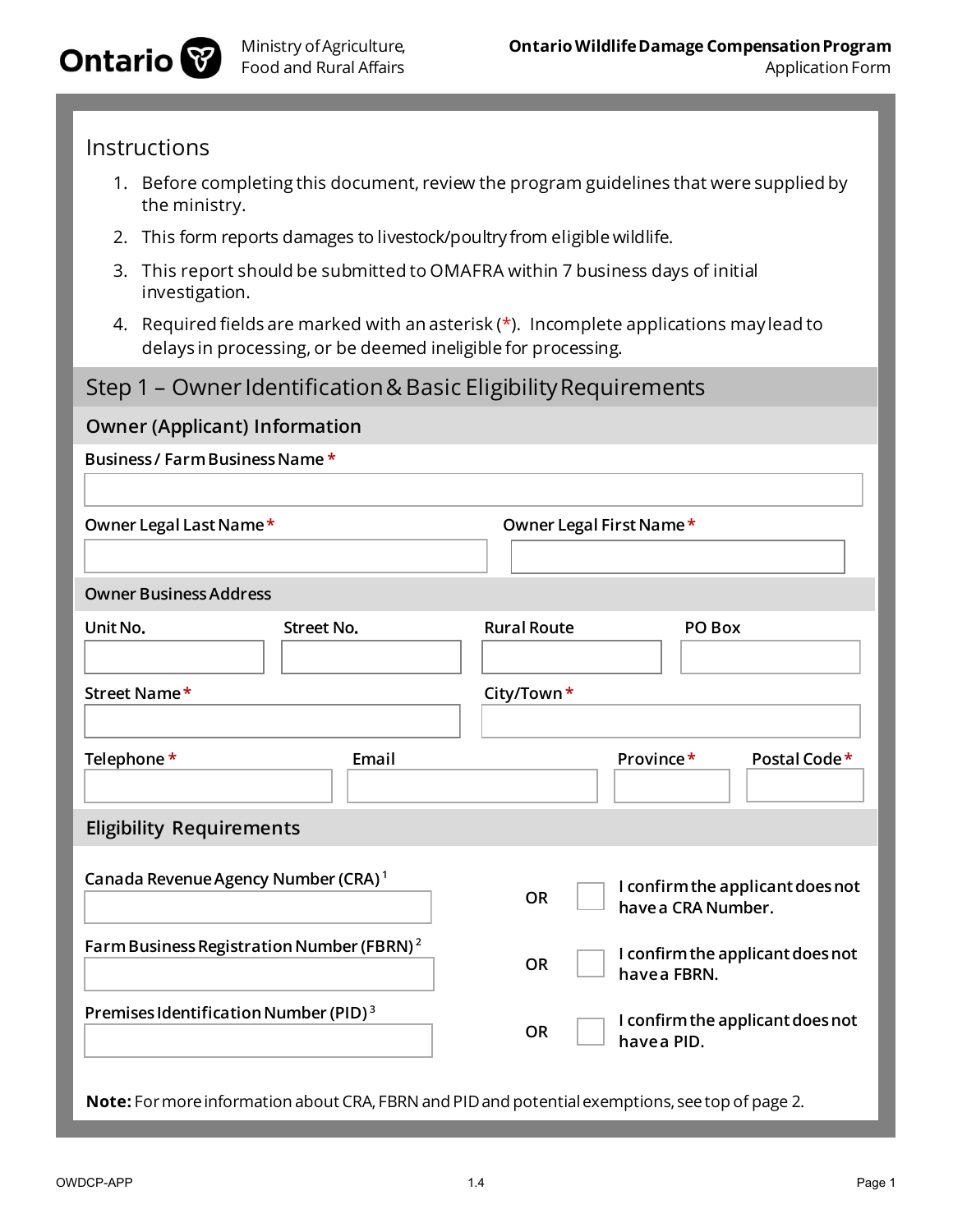

#### **Eligibility Exemptions and Alternatives**

**1. CRA:** In the absence of a CRA Number, the applicant will provide their Social Insurance Number to the Municipality and/or OMAFRA when requested. For more information go to: www.canada.ca/en/services/ taxes/business-number.htmlor call: 1-800-959-5525.

**2. FBRN:** In the absence of a FBRN, the applicant must qualify for an exemption and will provide documented proof. For more information about FBRN:visit www.farmbusreg.comor call Agricorp: 1-888-247-4999.

**3. PID:** To obtain a new PID or re-validate an existing PID visit: www.ontariopid.com or call Agricorp: 1-888-247-4999.

## Step 2 – Investigator Information

| Represented Municipality *      | Last Name $*$ | First Name* |  |
|---------------------------------|---------------|-------------|--|
| Telephone *                     | Email $*$     | Mobile      |  |
| Step 3 – Description of Damages |               |             |  |

| Injury or Kill Date (yyyy/mm/dd) *            |                                                                                                                                                      |
|-----------------------------------------------|------------------------------------------------------------------------------------------------------------------------------------------------------|
| Indicate the type(s) of damage(s) $*$         |                                                                                                                                                      |
| Death of livestock or poultry                 | <b>Note:</b> If this application includes a claim for                                                                                                |
| Injury of livestock or poultry                | veterinary costs related to predation, provide<br>proof of payment (i.e. veterinarian invoice /<br>receipt referencing the livestock being claimed). |
| Both death and injury of livestock or poultry |                                                                                                                                                      |
|                                               |                                                                                                                                                      |
|                                               |                                                                                                                                                      |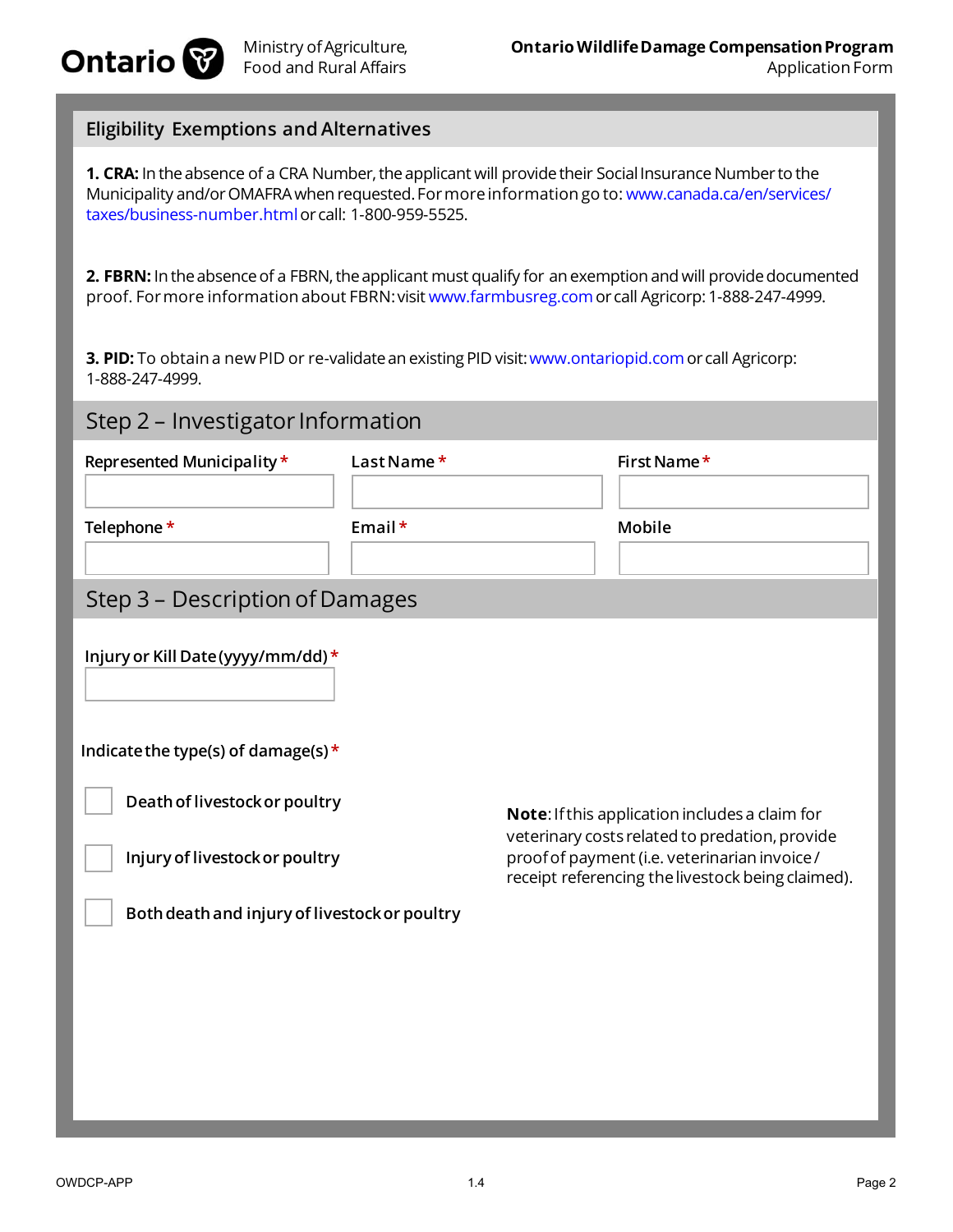

| Step 4 – Description of Livestock & Signs of Predation                                                                                                         |
|----------------------------------------------------------------------------------------------------------------------------------------------------------------|
| <b>Animal 1</b>                                                                                                                                                |
| <b>Age of Animal</b><br>Live Weight<br># of Head<br><b>Species Type (One Per Sheet)</b><br>months<br>Ibs<br>days<br>years<br>Sex                               |
| Female<br>Male(Uncastrated)<br><b>Unknown</b><br>Male(Castrated)                                                                                               |
| Declaration by the Investigator: *Evidence of a carcass is required                                                                                            |
| <b>Insufficient Evidence</b><br><b>Sufficient Evidence Found</b><br><b>Natural Causes</b><br>Found                                                             |
| Premium(s): * Documents required to substantiate premium                                                                                                       |
| Poultry breeding<br><b>Not</b><br>Registered<br>Pregnant<br>stock<br>applicable                                                                                |
| Evidence Of Predation: *Provide Photos To Support Your Descriptions.                                                                                           |
| Is there evidence that the animal was alive prior to the attack? (Newborns:<br>Yes<br>No<br>no hoof membrane, ID tag, cleanliness, etc.) Explanation Required. |
| Are there signs of bleeding and/ or hemorrhaging present? (Pooling blood,<br>No<br>Yes<br>blood trails, etc.) Explanation Required.                            |
| Are there signs of claw and/ or puncture wounds visible on the carcass?<br>Yes<br>No<br><b>Explanation Required.</b>                                           |
| Were there any other signs of predation? Explanation Required.<br>Yes<br>No                                                                                    |
|                                                                                                                                                                |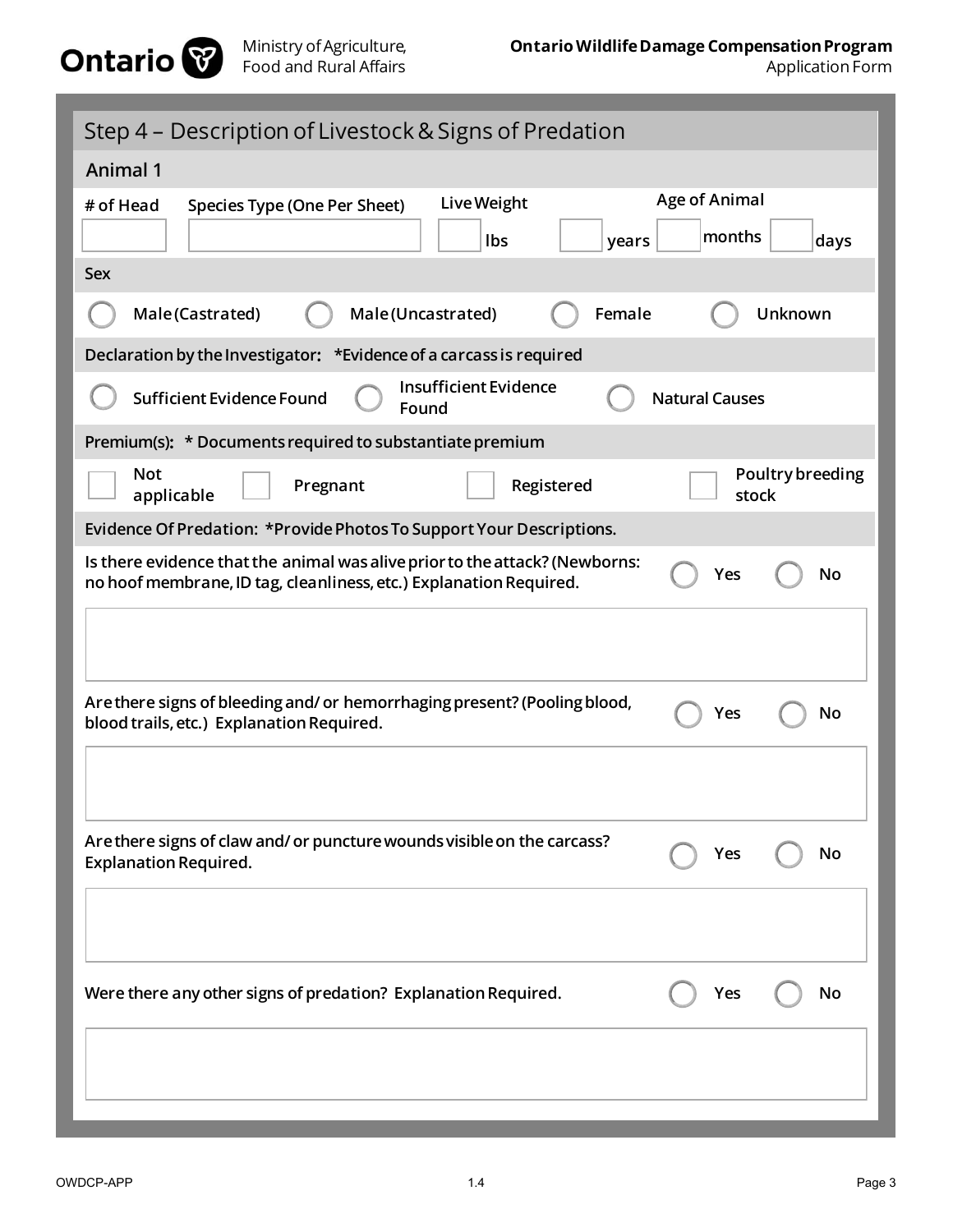

| Step 5 – Description of Predator & Site Evidence                                |                      |                                                                                                                                                                                                  |
|---------------------------------------------------------------------------------|----------------------|--------------------------------------------------------------------------------------------------------------------------------------------------------------------------------------------------|
| A. Predator Species * see program guidelines for eligible wildlife species list |                      |                                                                                                                                                                                                  |
| Coyote                                                                          | Wolf                 | <b>Bear</b>                                                                                                                                                                                      |
| Others, specify:                                                                |                      |                                                                                                                                                                                                  |
|                                                                                 |                      | B. Provide a description of the events and attack site. Include any other relevant information<br>such as weather, conditions and/or behaviours exhibited by the herd or flock after the attack. |
|                                                                                 |                      |                                                                                                                                                                                                  |
|                                                                                 |                      |                                                                                                                                                                                                  |
| evidence of predation.                                                          |                      | C. Provide a description of the evidence left by the predator. Describe how photos support                                                                                                       |
|                                                                                 |                      |                                                                                                                                                                                                  |
|                                                                                 |                      |                                                                                                                                                                                                  |
|                                                                                 |                      |                                                                                                                                                                                                  |
|                                                                                 |                      |                                                                                                                                                                                                  |
|                                                                                 |                      |                                                                                                                                                                                                  |
| Step 6 - Reasonable Care                                                        |                      |                                                                                                                                                                                                  |
| A. Overview                                                                     |                      |                                                                                                                                                                                                  |
| Herd / Flock Size:                                                              |                      |                                                                                                                                                                                                  |
| <b>Overall Health Condition:</b>                                                | Healthy, no concerns | <b>Diseased</b><br><b>Sick</b>                                                                                                                                                                   |
|                                                                                 | Other (Explain)      |                                                                                                                                                                                                  |
|                                                                                 | Compost              | Incineration<br><b>Burial</b>                                                                                                                                                                    |
| Deadstock Disposal:                                                             | Disposal vessel      | Off-site disposal<br>(licensed disposal/collector)                                                                                                                                               |
|                                                                                 | Other (Explain)      |                                                                                                                                                                                                  |
|                                                                                 |                      |                                                                                                                                                                                                  |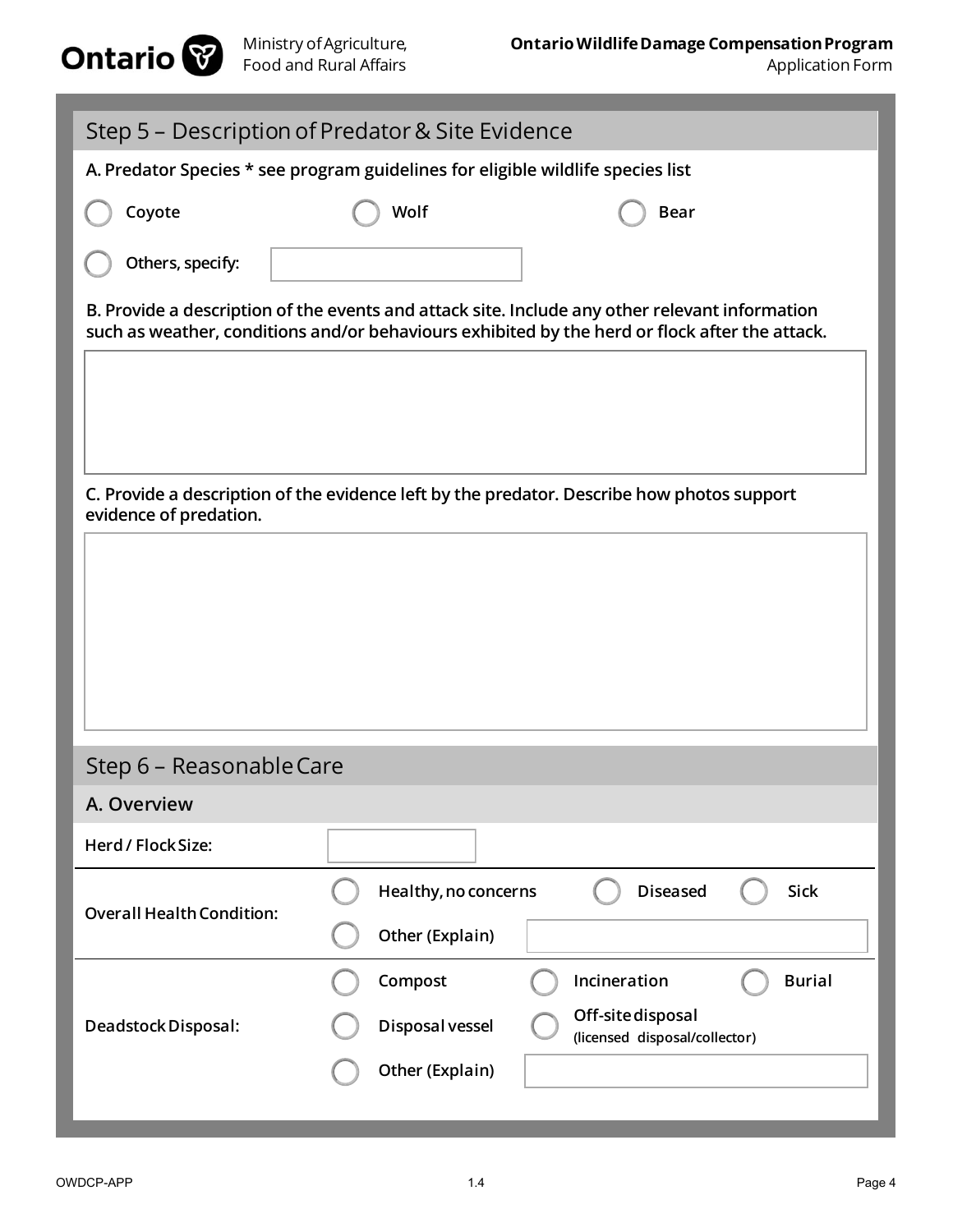

| <b>B. Predation Prevention</b>                 |                                                                   |                                             |
|------------------------------------------------|-------------------------------------------------------------------|---------------------------------------------|
|                                                | Multiple times daily (                                            | At least once daily<br>A few times per week |
| <b>Inspection Frequency:</b>                   | Weekly                                                            | Other (Explain)                             |
| Fencing:                                       | Present                                                           | <b>Not Present</b>                          |
| Condition:                                     | Very good                                                         | Good<br>Fair                                |
|                                                | Poor                                                              | <b>Very Poor</b>                            |
| Describe fencing type: (e.g. electric fencing) |                                                                   |                                             |
|                                                |                                                                   |                                             |
|                                                |                                                                   |                                             |
|                                                |                                                                   |                                             |
|                                                |                                                                   |                                             |
| Livestock Guardian Animal(s):                  | Present                                                           | <b>Not Present</b>                          |
| Describe type: (e.g. dog, donkey, llama)       |                                                                   |                                             |
|                                                |                                                                   |                                             |
|                                                |                                                                   |                                             |
|                                                |                                                                   |                                             |
|                                                | The owner has taken reasonable measures to prevent predation.     |                                             |
|                                                | The owner has not taken reasonable measures to prevent predation. |                                             |
|                                                | Other Farm Management Practices and/or Additional Comments:       |                                             |
|                                                |                                                                   |                                             |
|                                                |                                                                   |                                             |
|                                                |                                                                   |                                             |
|                                                |                                                                   |                                             |
|                                                |                                                                   |                                             |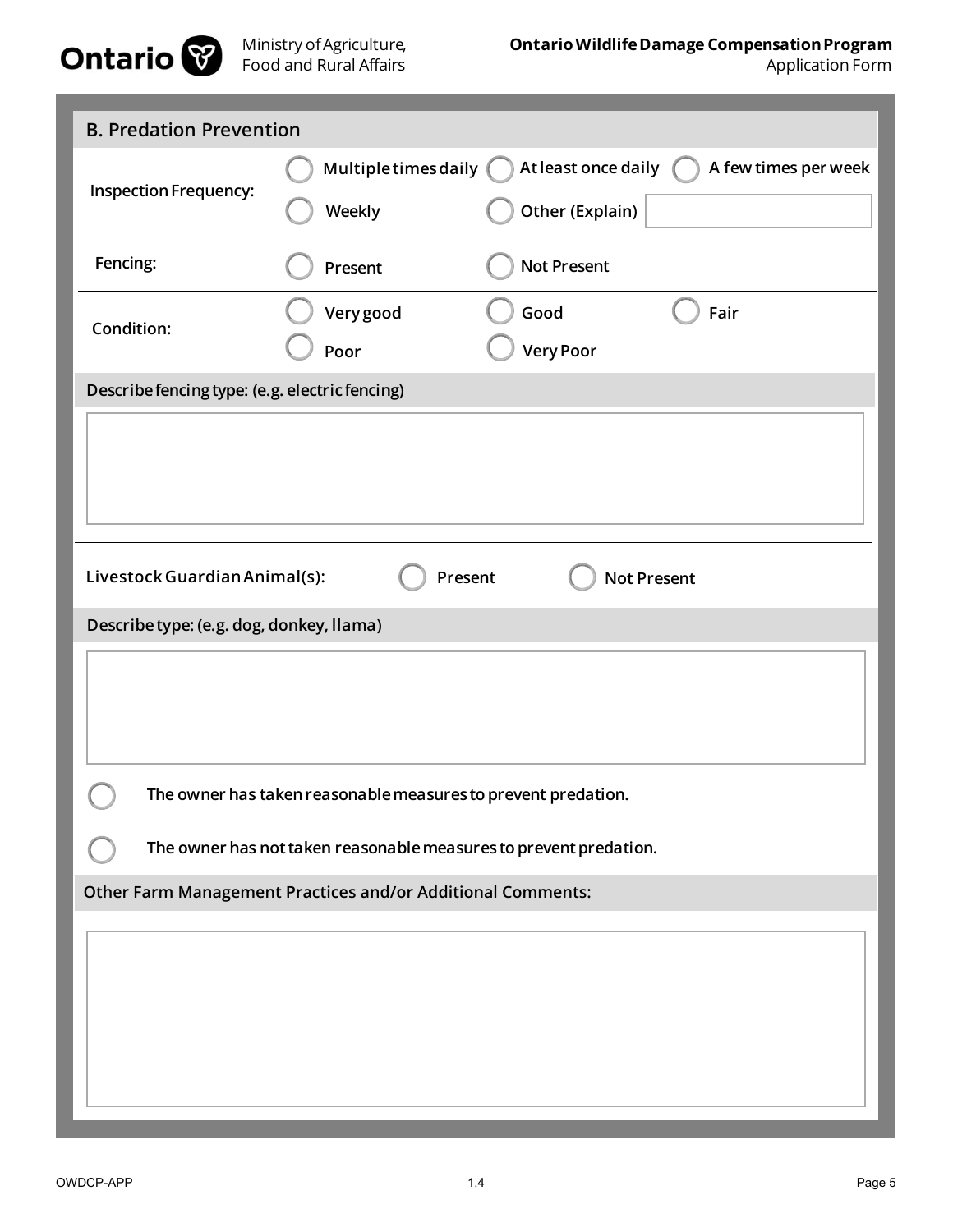

## **C. Reasonable Care Plan**

Note: Upon submitting five applications in one calendar year (i.e.January 1st to December 31st), an Owner must complete and submit a Reasonable Care Plan formprovided by OMAFRA in order to remain eligible for program compensation.

Once a plan has been submitted, the Owner may be required to demonstrate that the plan has been implemented. Failure to submit a Reasonable Care Plan, after one has been requested, or to demonstrate that a plan has been implemented may result in the Owner's subsequent application being deemed ineligible. For Reasonable Care Plan template:

www.omafra.gov.on.ca/english/livestock/predation/reasonable\_care.pdf

# Step 7 – Municipal or Territorial Investigator Declaration and Signature

I hereby certify that the information I have provided in this application is true and accurate to the best of my knowledge and that a copy of the completed application has been provided to the owner. I also understand that submitting false or misleading information in this application formcould result in the denial of the claim. I further understand that any payment the Municipality I work for receives from OMAFRA under the Ontario Wildlife Damage Compensation Program as a result of false or misleading information I have submitted, may have to be repaid by the municipality I work for to OMAFRA.

**Investigator Name (print) \* Signature \* Date (yyyy/mm/dd) \***

Forward completed applications and all supporting documents to your local Municipal Clerk within seven (7) business days of the initial investigation. If the damage occurred in an unincorporated township (a territory without Municipal organization as defined in Section 2 of the Northern Services Board Act.), completed applications and all supporting documentation should be submitted to the Ontario Ministry of Agriculture, Food and Rural Affairs at: wildlife.damage@ontario.ca

# Step 8 – Owner Declaration and Signature (To be completed by Owner)

### **The Undersigned Certifies That:**

- I have read, understand and agree to abide by all requirements of the Ontario Wildlife Damage Compensation Program (OWDCP).
- I confirm that my farm business is in compliancewith all therequirementsof law.
- All information submitted in this application form is true and accurate, to the best of my knowledge, information and belief.
- I understand that submitting false or misleading information in this application form could result in the denial of this claim and any potential future claims that could be made by myself, myself on behalf of another person, or another person affiliated with myself in any type of business relationship in which this claim is being made may have under the OWDCP and/ora require that any compensation received under the OWDCP as a result of the submission of false ormisleading information be repaid.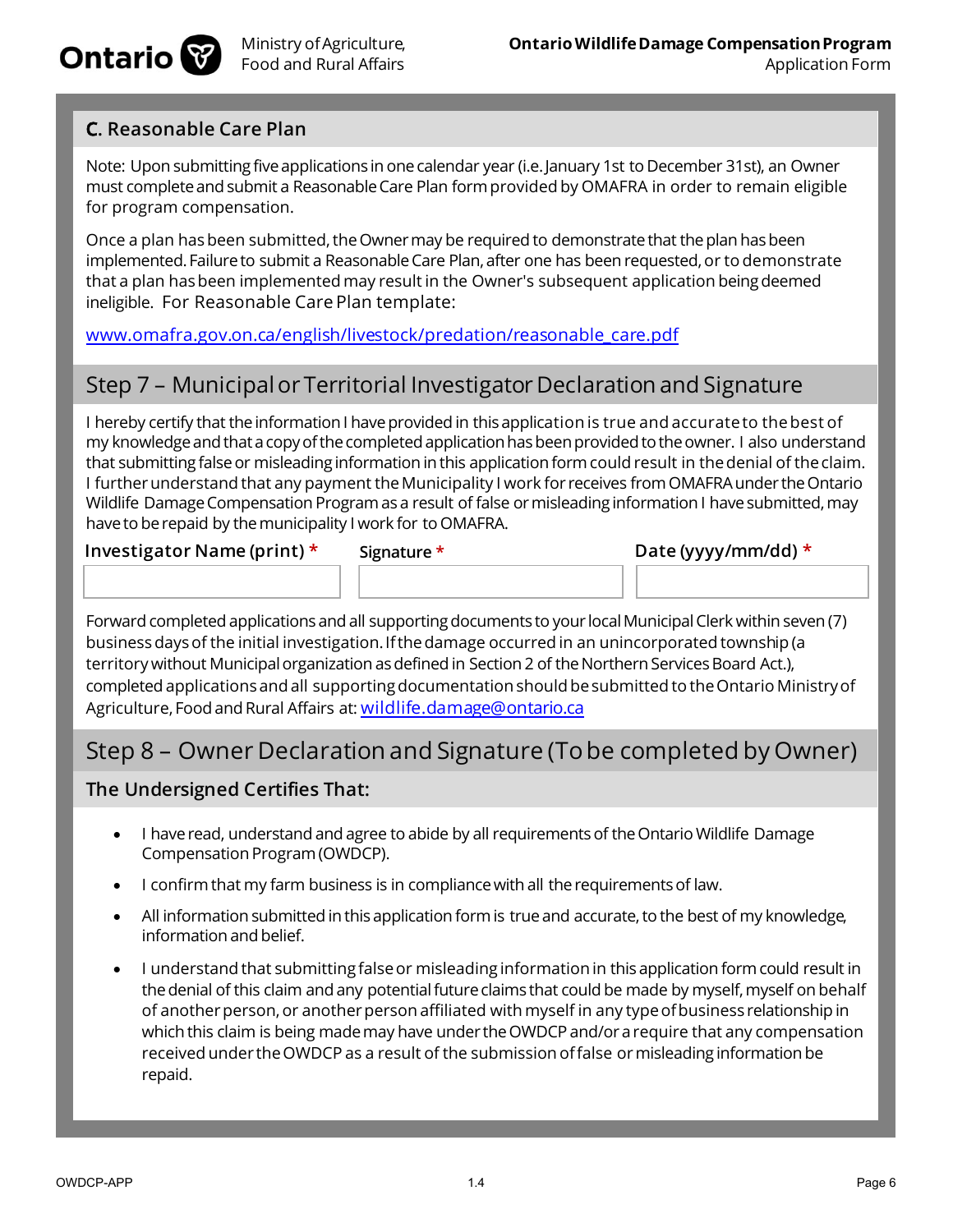

## **The Undersigned Further Certifies And Acknowledges And Agrees That:**

- The OWDCP is a discretionary, non-entitlement program in accordance with Order In Council 502/2016. Payment is subject to Ontario receiving all the necessary appropriations from the Ontario Legislature, Ontario receiving all the necessary monies from Canada, and the Owner's compliance with the terms and conditions of the OWDCP.
- If it is determined that the Owner has received a payment that the Owner was not eligible to receive, through an administrative error or otherwise, the Owner will be required to repay any and all monies that the Owner was not eligible to receive, as determined by Ontario.
- She / He will provide accurate, timely and full information, including supporting documentation, to Ontario, and will notify OMAFRA immediately in the event that there are any changes to the information provided.

#### **Additional Evidence**

#### **I wish to apply. I have NO additional evidence and/or documentation to provide:**

By checking this box, I as the Owner, wish to apply to the OWDCP and agree with the evidence gathered and reported by the Municipal or Territorial Investigator in this application. (I have no further information to provide)

#### **I wish to apply. I have additional evidence and/or documentation to provide:**

By checking this box, I as the Owner, wish to apply to the OWDCP, and provide additional evidence to support the application and, as reported by the Municipal or Territorial Investigator, will provide additional evidence (see program guidelines) to the Municipality/ Territorial Investigator within seven business days. I further understand that if I do not submit the additional evidence within seven business days, the ProgramAdministrator will not consider it.

## **Personal Information**

#### NOTICE OF COLLECTION OF PERSONAL INFORMATION:

Any personal information collected after theapprovalof theapplication form, such as the Social Insurance Number of an individual acting as a sole proprietor or as an unincorporated partner in a partnership, is necessary for income tax purposes because a payment is being made, as well as for the overall administration of the OWDCP. More specifically, the Social Insurance Number will also be used for auditing and thecollection of any debts incurred under theOntario Wildlife Damage Compensation Program. The Business Number is being collected pursuant to the Income Tax Act (Canada), as amended and the Order in Council that established the OWDCP.

Questions regarding the collection of this information may be directed to:

OWDCP Program Administrator

Ontario Ministry of Agriculture, Food and Rural Affairs, 1 Stone Road West, 4th Floor NW, Guelph, Ontario N1G 4Y2. Tel: 519-826-4047 or 1-877-424-1300 (toll free) Email: wildlife.damage@ontario.ca